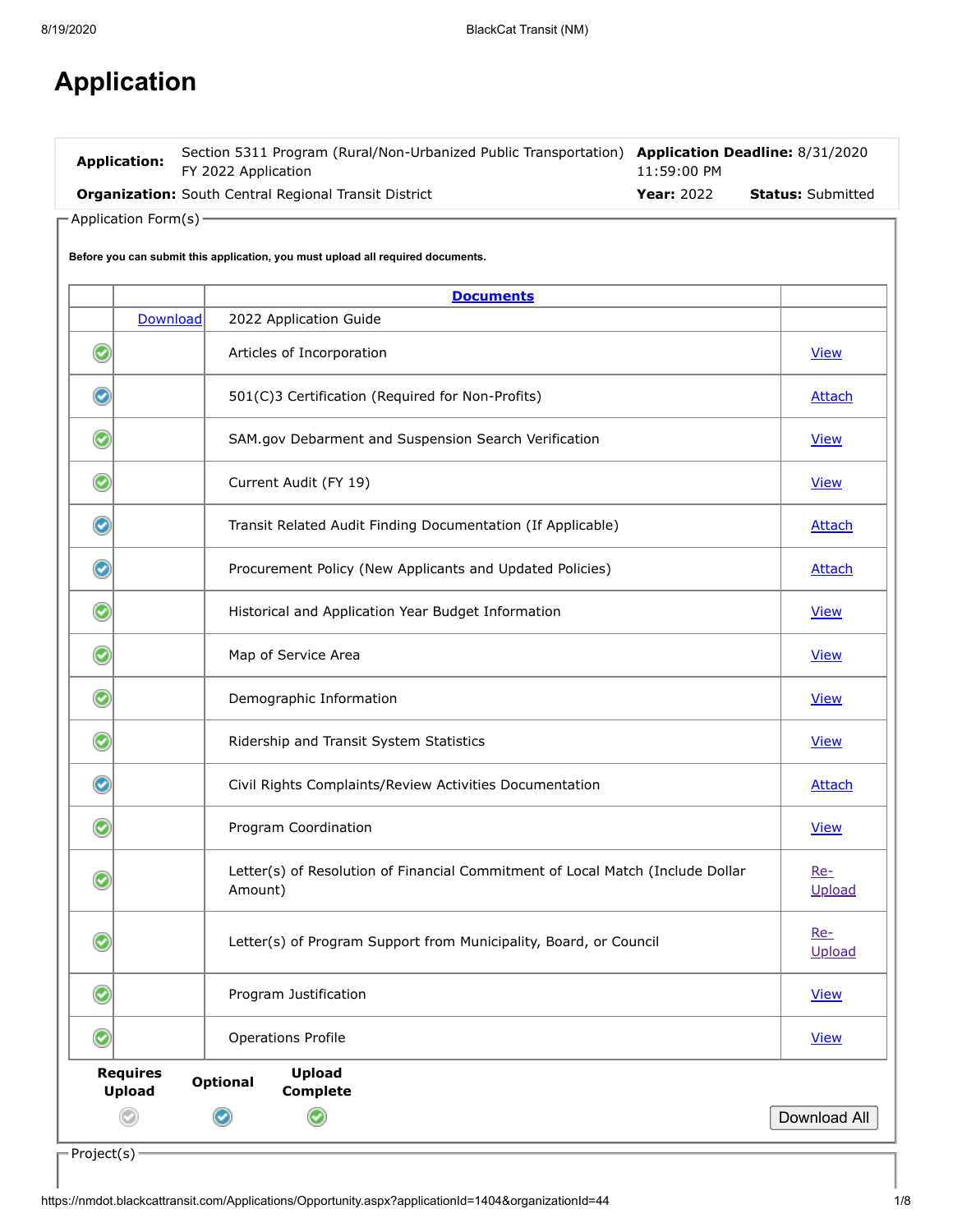8/19/2020 BlackCat Transit (NM)

| Line Item | Year | <b>Description</b>                                      | <b>Stimulus</b> | <b>Net Project Cost</b> |
|-----------|------|---------------------------------------------------------|-----------------|-------------------------|
| 300900    | 2022 | Operating Assistance up to 50% Federal Share- Intercity |                 | \$293,700.64            |
| 300901    | 2022 | Operating Assistance up to 50% Federal Share- Rural     |                 | \$800,565.00            |
| 117900    | 2022 | Project Administration - Project Administration         |                 | \$260,693.64]           |
| 111204    | 2022 | Buy Replacement - Bus < 30 FT                           |                 | \$99,800.00             |
| 114211    | 2022 | <b>Acquisition - Support Vehicles</b>                   |                 | \$46,800.00             |
| 114211    | 2022 | <b>Acquisition - Support Vehicles</b>                   |                 | \$38,600.00             |
| 111304    | 2022 | Buy Expansion - Bus < 30 FT                             |                 | \$99,800.00             |
| 114403    | 2022 | Rehab / Renovation - Admin / Maint Facility             |                 | \$99,800.00             |
|           |      |                                                         |                 |                         |

- Budget Request Summary -

| <b>Budget Category</b>                        | <b>Net Project</b><br>Cost | <b>Total FTA Portion of</b><br><b>Net Project Cost (max.</b><br>allowed) | <b>Total Minimum</b><br><b>Required Local</b><br>Match | <b>Additional Local</b><br><b>Funds</b> |
|-----------------------------------------------|----------------------------|--------------------------------------------------------------------------|--------------------------------------------------------|-----------------------------------------|
| Administration<br>Less 20.00 % Local<br>Match | \$260,693.64               | \$208,554.91                                                             | \$52,138.73                                            | \$0.00                                  |
| Capital<br><b>Less 20.00 % Local</b><br>Match | \$384,800.00               | \$307,840.00                                                             | \$76,960.00                                            | \$0.00                                  |
| Operating<br>Less 50.00 % Local<br>Match      | \$1,094,265.64             | \$547,132.82                                                             | \$547,132.82                                           | \$0.00                                  |
| Total                                         | \$1,739,759.28             | \$1,063,527.73                                                           | \$676,231.55                                           | \$0.00                                  |

# $\overline{\phantom{a}}$ Budget Summary-

# **Expense**

## **Supplies**

| $1 - 11 - 05$ | Office Supplies                     | \$1,200.00 |
|---------------|-------------------------------------|------------|
| $1 - 11 - 10$ | Furniture and Equipment under \$500 | \$450.00   |
| $1 - 11 - 20$ | Janitorial Supplies                 | \$480.00   |
| $1 - 11 - 95$ | Other                               | \$0.00     |
| $2 - 08 - 05$ | Shop Supplies                       | \$1,200.00 |
| $2 - 08 - 10$ | Furniture & Equipment under \$500   | \$900.00   |
| $2 - 08 - 15$ | Printing                            | \$6,600.00 |
| $2 - 08 - 95$ | Other                               | \$0.00     |

#### **Vehicle Costs**

| $2 - 11 - 05$ | Fuel                         | \$125,000.00 |
|---------------|------------------------------|--------------|
| $2 - 11 - 10$ | License & Fees               | \$1,700.00   |
| $2 - 11 - 15$ | Oil & Lubricants             | \$8,000.00   |
| $2 - 11 - 20$ | <b>Replacement Parts</b>     | \$17,000.00  |
| $2 - 11 - 25$ | <b>Tires</b>                 | \$22,200.00  |
| $2 - 11 - 30$ | <b>Vehicle Maintenance</b>   | \$6,000.00   |
| $2 - 11 - 35$ | Vehicle Painting             | \$9,000.00   |
| $2 - 11 - 40$ | Vehicle Interior Maintenance | \$3,000.00   |
| $2 - 11 - 45$ | Freight                      | \$0.00       |
| $2 - 11 - 50$ | Vehicle Repair               | \$3,000.00   |
| $2 - 11 - 95$ | Other                        | \$0.00       |
|               |                              |              |

#### **Insurance**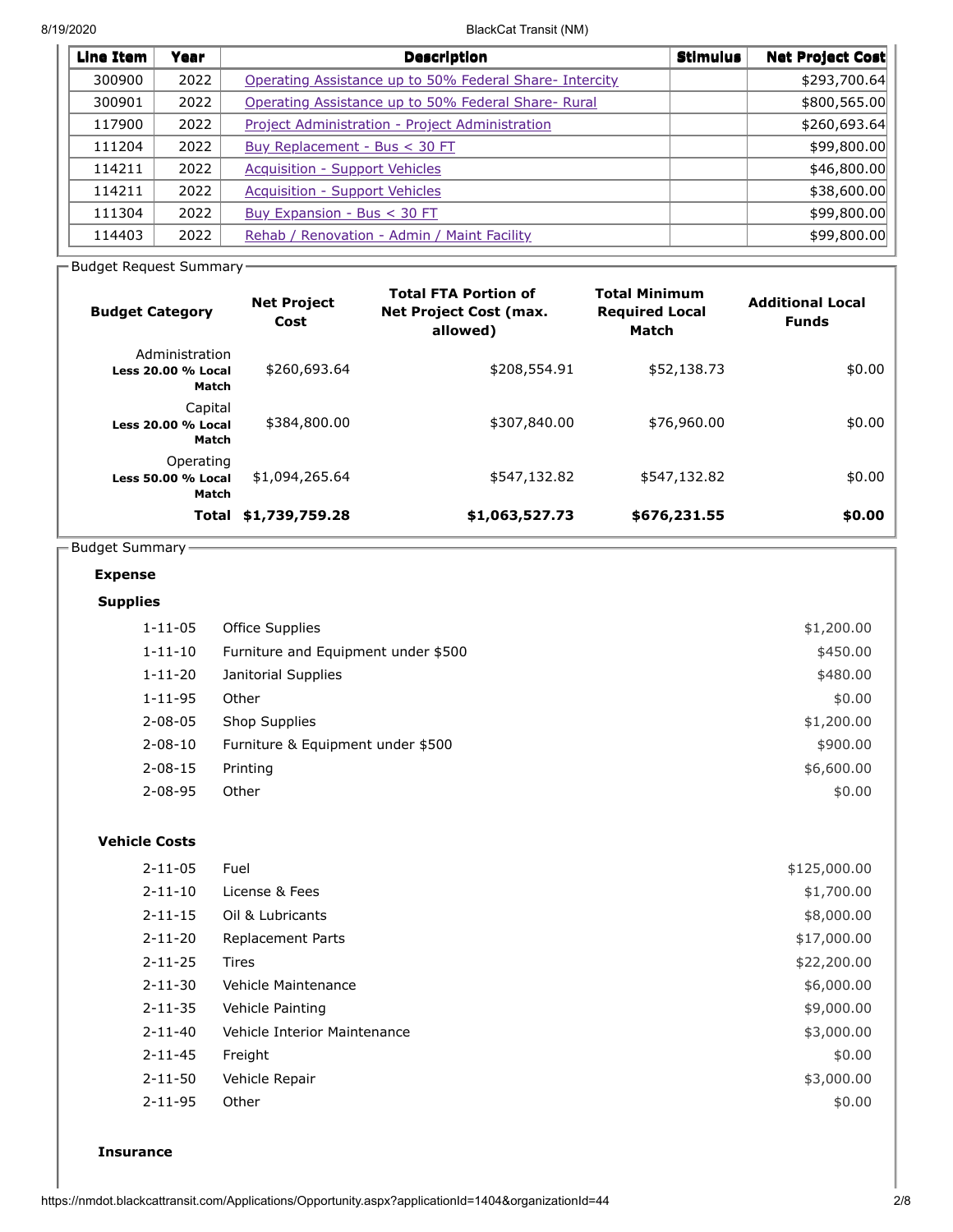| 1-07-05       | <b>Buildings and Contents</b>          | \$0.00     |
|---------------|----------------------------------------|------------|
| 1-07-10       | General & Employee Liability Insurance | \$1,400.00 |
| 1-07-15       | Surety and Fidelity Bonds              | \$0.00     |
| 1-07-20       | Claims Deductible                      | \$0.00     |
| $1 - 07 - 25$ | Vehicle Insurance                      | \$500.00   |
| 1-07-95       | Other                                  | \$0.00     |
|               |                                        |            |

# **Communications**

| $1 - 03 - 05$ | Fax Machine                  | \$0.00     |
|---------------|------------------------------|------------|
| $1 - 03 - 10$ | Internet Subscriber Services | \$3,000.00 |
| $1 - 03 - 15$ | Postage                      | \$250.00   |
| $1 - 03 - 20$ | Telephone                    | \$1,200.00 |
| $1 - 03 - 25$ | Cell Phone                   | \$0.00     |
| $1 - 03 - 30$ | Radio                        | \$0.00     |
| $1 - 03 - 35$ | <b>Repeater Fees</b>         | \$0.00     |
| $1 - 03 - 95$ | Other                        | \$0.00     |
| $2 - 03 - 05$ | Cell Phone                   | \$5,400.00 |
| $2 - 03 - 10$ | Telephone                    | \$0.00     |
| $2 - 03 - 15$ | Radio Repeater               | \$0.00     |
| $2 - 03 - 20$ | Mobile Radio                 | \$6,800.00 |
| $2 - 03 - 25$ | Radio                        | \$0.00     |
| $2 - 03 - 95$ | Other                        | \$0.00     |
|               |                              |            |

## **Occupancy Costs**

| $1 - 08 - 05$ | Office Rent                 | \$0.00      |
|---------------|-----------------------------|-------------|
| $1 - 08 - 10$ | <b>Utilities</b>            | \$0.00      |
| $1 - 08 - 20$ | <b>Building Maintenance</b> | \$0.00      |
| $1 - 08 - 95$ | Other                       | \$0.00      |
| $2 - 06 - 05$ | <b>Building Maintenance</b> | \$12,000.00 |
| $2 - 06 - 10$ | Operational Rent            | \$31,000.00 |
| $2 - 06 - 15$ | <b>Utilities</b>            | \$18,800.00 |
| $2 - 06 - 20$ | <b>Building Insurance</b>   | \$4,600.00  |
| $2 - 06 - 25$ | <b>Building and Grounds</b> | \$2,400.00  |
| $2 - 06 - 95$ | Other                       | \$0.00      |

#### **Contractual Services**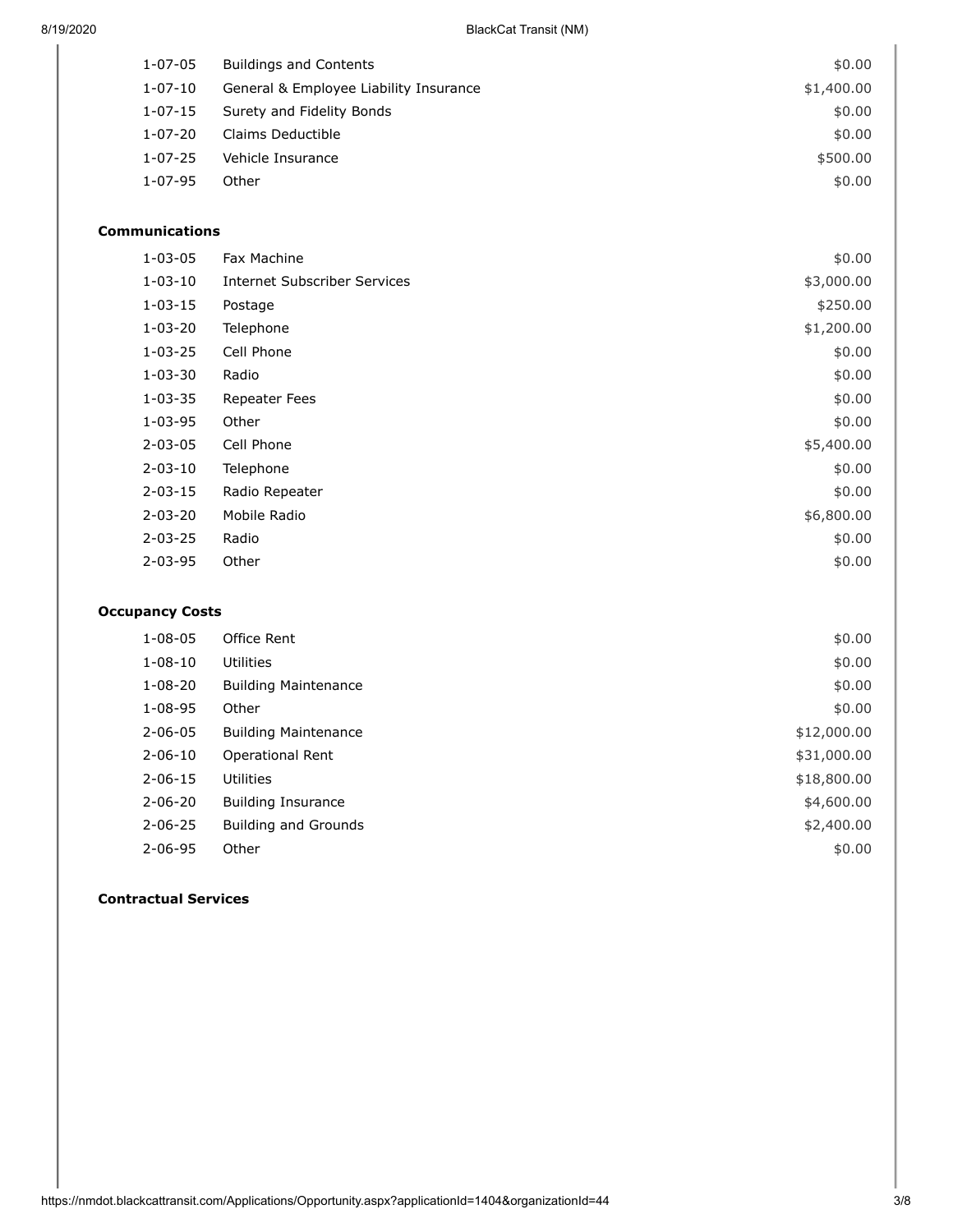| 8/19/2020               | <b>BlackCat Transit (NM)</b>          |              |  |
|-------------------------|---------------------------------------|--------------|--|
| $1 - 04 - 05$           | Audit                                 | \$10,600.00  |  |
| $1 - 04 - 10$           | Advertising                           | \$1,000.00   |  |
| $1 - 04 - 15$           | <b>Equipment Rental</b>               | \$0.00       |  |
| $1 - 04 - 20$           | Contractual Services - Other          | \$0.00       |  |
| $1 - 04 - 25$           | Contractual Services - Janitorial     | \$1,200.00   |  |
| $1 - 04 - 30$           | <b>Indirect Costs</b>                 | \$0.00       |  |
| $1 - 04 - 95$           | Other                                 | \$0.00       |  |
| $2 - 04 - 05$           | Maintenance - Machinery and Equipment | \$7,600.00   |  |
| $2 - 04 - 10$           | <b>Equipment Rental</b>               | \$0.00       |  |
| $2 - 04 - 15$           | Contractual Services - Other          | \$8,600.00   |  |
| $2 - 04 - 20$           | <b>Transit Services</b>               | \$0.00       |  |
| $2 - 04 - 30$           | <b>Indirect Cost Rate</b>             | \$0.00       |  |
| $2 - 04 - 95$           | Other                                 | \$0.00       |  |
| <b>Training</b>         |                                       |              |  |
| $1 - 12 - 05$           | Training                              | \$1,000.00   |  |
| $1 - 12 - 95$           | Other                                 | \$0.00       |  |
| $2 - 09 - 05$           | Training                              | \$1,250.00   |  |
| $2 - 09 - 95$           | Other                                 | \$0.00       |  |
| <b>Capital Expenses</b> |                                       |              |  |
| $3 - 01 - 00$           | Capital Cost                          | \$384,800.00 |  |
| <b>Fringe Benefits</b>  |                                       |              |  |
| $1 - 02 - 05$           | <b>FICA</b>                           | \$13,749.64  |  |
| $1 - 02 - 10$           | PERA Retirement                       | \$13,320.00  |  |
| $1 - 02 - 15$           | Health Insurance                      | \$23,484.00  |  |
| $1 - 02 - 20$           | Unemployment Insurance                | \$980.00     |  |
| $1 - 02 - 25$           | Workmen's Compensation                | \$1,200.00   |  |
| $1 - 02 - 30$           | Other Fringe Benefits                 | \$0.00       |  |
| $1 - 02 - 95$           | Other                                 | \$0.00       |  |
| $2 - 02 - 05$           | <b>FICA</b>                           | \$32,900.64  |  |
| $2 - 02 - 10$           | PERA Retirement                       | \$31,120.00  |  |
| $2 - 02 - 15$           | Health Insurance                      | \$29,000.00  |  |
| $2 - 02 - 20$           | Unemployment Insurance                | \$6,300.00   |  |
| $2 - 02 - 25$           | Worker's Compensation                 | \$3,400.00   |  |
| $2 - 02 - 30$           | Other                                 | \$0.00       |  |
| $2 - 02 - 95$           | Other                                 | \$0.00       |  |

#### **Personnel Costs**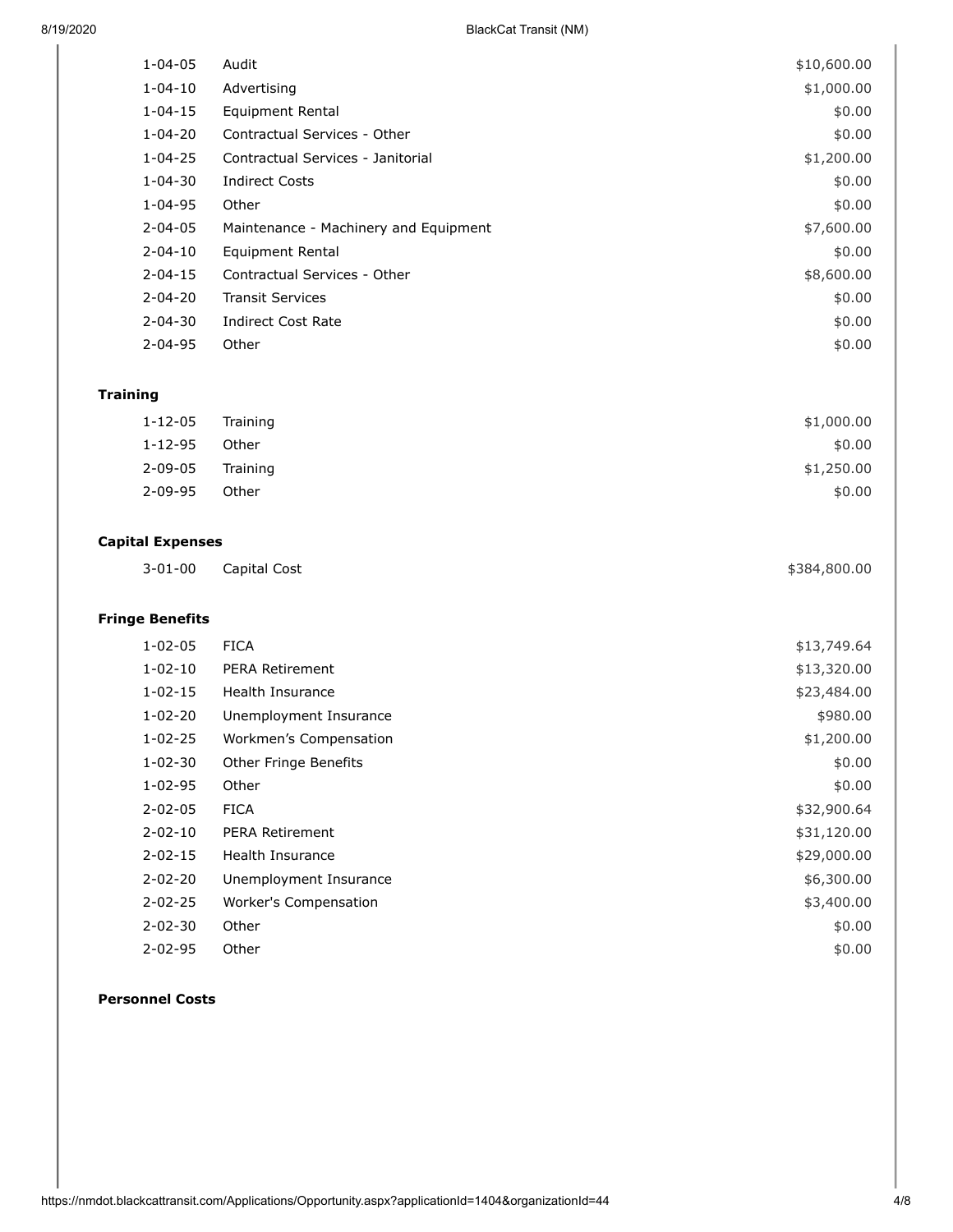| $1 - 09 - 10$                 | Physicals                         | \$0.00     |
|-------------------------------|-----------------------------------|------------|
| $1 - 09 - 15$                 | <b>Hepatitis Vaccinations</b>     | \$0.00     |
| $1 - 09 - 95$                 | Other                             | \$0.00     |
| $2 - 07 - 05$                 | Uniforms                          | \$820.00   |
| $2 - 07 - 06$                 | <b>Background Checks</b>          | \$4,650.00 |
| $2 - 07 - 10$                 | <b>Hepatitis Vaccinations</b>     | \$0.00     |
| $2 - 07 - 15$                 | Physicals                         | \$1,030.00 |
| $2 - 07 - 95$                 | Other                             | \$0.00     |
|                               |                                   |            |
| <b>Dues and Subscriptions</b> |                                   |            |
| $1 - 05 - 05$                 | <b>NMTA</b>                       | \$350.00   |
| $1 - 05 - 10$                 | <b>SWTA</b>                       | \$350.00   |
| $1 - 05 - 15$                 | <b>Transit Publications</b>       | \$0.00     |
| $1 - 05 - 20$                 | <b>CTAA</b>                       | \$0.00     |
| $1 - 05 - 21$                 | <b>Business Registration Fees</b> | \$150.00   |
| $1 - 05 - 95$                 | Other                             | \$500.00   |
|                               |                                   |            |
| <b>Printing/Copying Costs</b> |                                   |            |
| $1 - 10 - 05$                 | Printing                          | \$425.00   |
| $1 - 10 - 10$                 | Copying                           | \$125.00   |
| $1 - 10 - 95$                 | Other                             | \$0.00     |
|                               |                                   |            |
| <b>Travel</b>                 |                                   |            |
| $1 - 13 - 05$                 | Mileage                           | \$950.00   |
| $1 - 13 - 10$                 | <b>Public Transport Fares</b>     | \$0.00     |
| $1 - 13 - 15$                 | Per Diem                          | \$750.00   |
| $1 - 13 - 20$                 | <b>Registration Fees</b>          | \$500.00   |
| $1 - 13 - 25$                 | Lodging and Meals                 | \$980.00   |
| $1 - 13 - 30$                 | Other                             | \$0.00     |
| $2 - 10 - 05$                 | Mileage                           | \$425.00   |
| $2 - 10 - 10$                 | <b>Public Transport Fares</b>     | \$0.00     |
| $2 - 10 - 15$                 | Per Diem                          | \$500.00   |
| $2 - 10 - 20$                 | Registration Fees                 | \$500.00   |
| $2 - 10 - 25$                 | Lodging & Meals                   | \$650.00   |
| $2 - 10 - 30$                 | Other                             | \$0.00     |
|                               |                                   |            |
| <b>Equipment</b>              |                                   |            |
| $1 - 06 - 05$                 | <b>Equipment Lease</b>            | \$0.00     |
| $1 - 06 - 10$                 | Equipment Repair                  | \$0.00     |
| $1 - 06 - 15$                 | Computer                          | \$350.00   |
| $1 - 06 - 95$                 | Other                             | \$0.00     |
| $2 - 05 - 10$                 | Assigned Vehicle Use              | \$0.00     |

## **Salaries and Wages**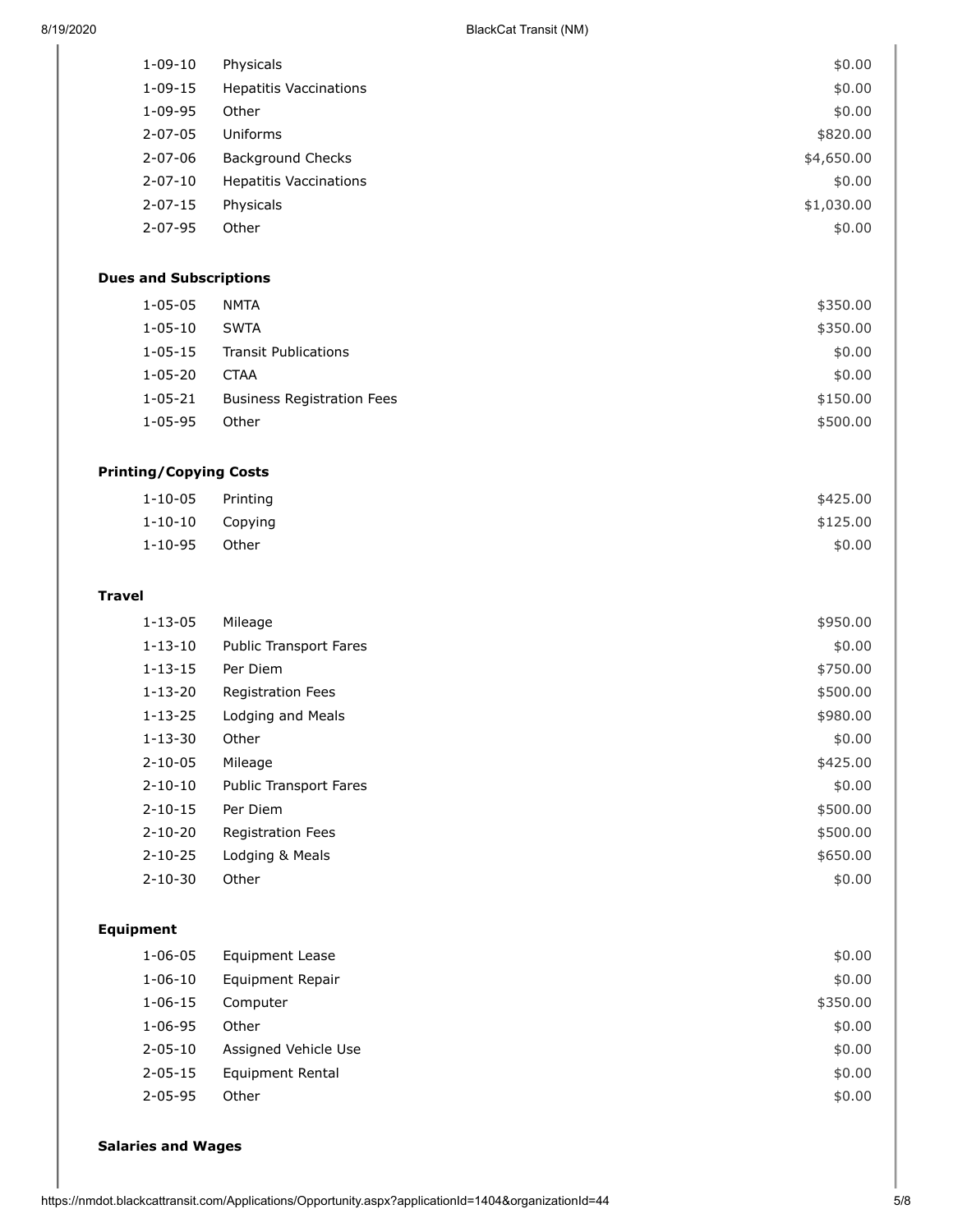| - Additional Documents-                 | <b>Total Expenses</b><br><b>Total Revenue</b><br><b>Net Project Cost</b> | \$1,767,759.28<br>\$28,000.00<br>\$1,739,759.28 |
|-----------------------------------------|--------------------------------------------------------------------------|-------------------------------------------------|
|                                         |                                                                          |                                                 |
| <b>Passenger Fares</b><br>$2 - 11 - 55$ | Passenger Fares                                                          | \$28,000.00                                     |
| <b>Revenue</b>                          |                                                                          |                                                 |
| <b>Contracting</b>                      | Contracting                                                              | \$0.00                                          |
|                                         |                                                                          |                                                 |
| <b>Advertising</b>                      | Advertising                                                              | \$0.00                                          |
| <b>Revenue (Non-Calculated)</b>         |                                                                          |                                                 |
| $2 - 01 - 95$                           | Other                                                                    | \$48,000.00                                     |
| $2 - 01 - 60$                           | Laborer                                                                  | \$0.00                                          |
| $2 - 01 - 55$                           | Accountant                                                               | \$0.00                                          |
| $2 - 01 - 50$                           | Maintainer                                                               | \$0.00                                          |
| $2 - 01 - 45$                           | Auto Parts Clerk                                                         | \$0.00                                          |
| $2 - 01 - 40$                           | Mechanic Supervisor                                                      | \$50,960.00                                     |
| $2 - 01 - 30$<br>$2 - 01 - 35$          | Salary Adjustment<br>Overtime                                            | \$0.00<br>\$9,800.00                            |
| $2 - 01 - 25$                           | Janitor                                                                  | \$0.00                                          |
| $2 - 01 - 20$                           | Dispatcher                                                               | \$66,560.00                                     |
| $2 - 01 - 15$                           | Mechanics                                                                | \$72,800.00                                     |
| $2 - 01 - 10$                           | Drivers                                                                  | \$420,000.00                                    |
| $2 - 01 - 05$                           | Supervisor                                                               | \$40,800.00                                     |
| $1 - 01 - 95$                           | Other                                                                    | \$0.00                                          |
| $1 - 01 - 65$                           | Temporary                                                                | \$0.00                                          |
| $1 - 01 - 60$                           | Janitor                                                                  | \$0.00                                          |
| $1 - 01 - 55$                           | Public Works Director                                                    | \$0.00                                          |
| $1 - 01 - 50$                           | <b>Transportation Coordinator</b>                                        | \$0.00                                          |
| $1 - 01 - 45$                           | Chief Executive Officer                                                  | \$0.00                                          |
| $1 - 01 - 40$                           | Salary Adjustments                                                       | \$0.00                                          |
| $1 - 01 - 35$                           | Village Administrator<br><b>CFO</b>                                      | \$0.00<br>\$0.00                                |
| $1 - 01 - 25$<br>$1 - 01 - 30$          | Administrative Assistant                                                 | \$28,750.00                                     |
| $1 - 01 - 20$                           | <b>Accounting Staff</b>                                                  | \$0.00                                          |
| $1 - 01 - 15$                           | Clerical Support Staff                                                   | \$0.00                                          |
| $1 - 01 - 12$                           | Financial Manager                                                        | \$54,000.00                                     |
| $1 - 01 - 10$                           | Managers                                                                 | \$0.00                                          |
|                                         |                                                                          |                                                 |

**Document Name:**

Select Document Choose File  $\vert$  No file chosen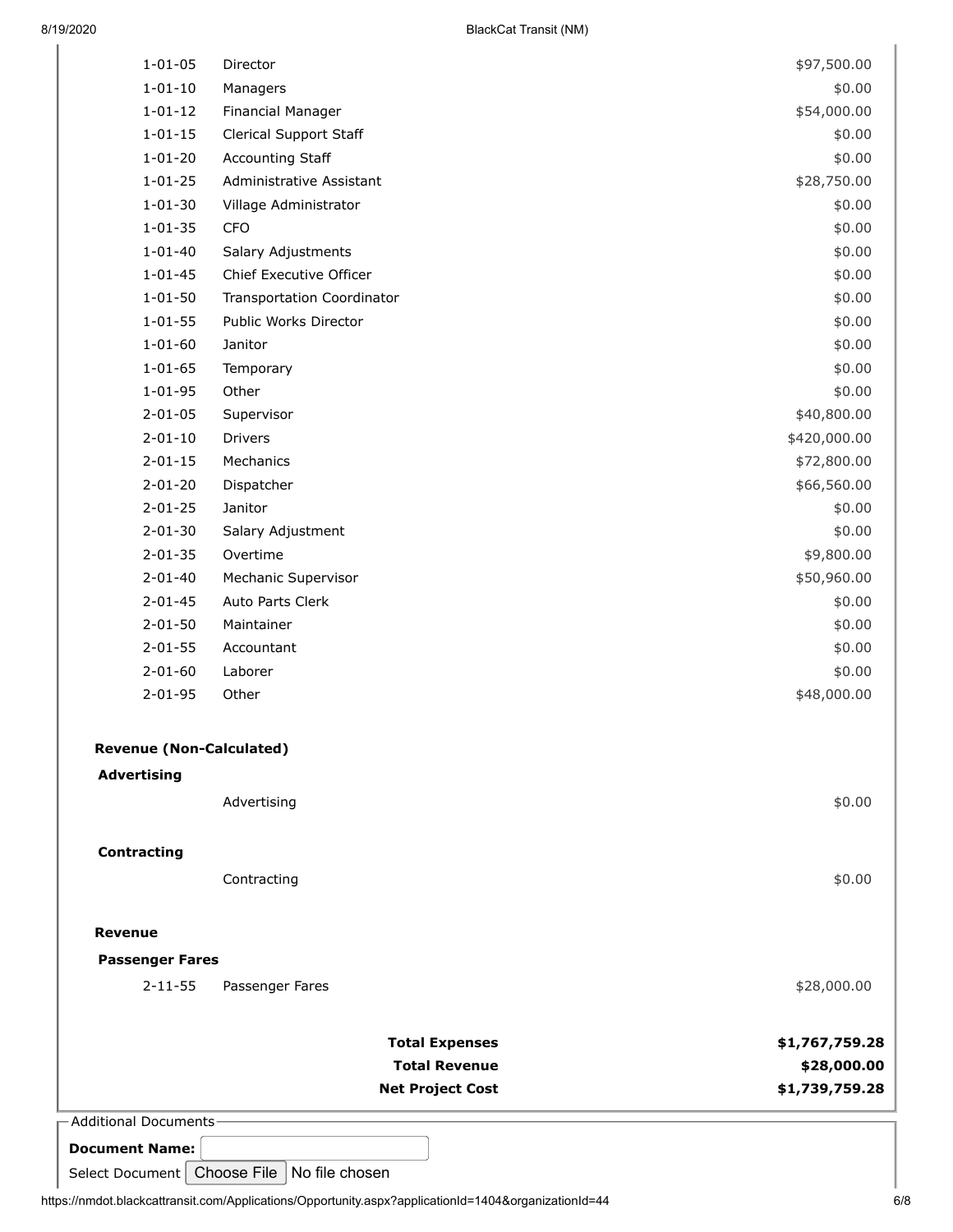[Upload](javascript:__doPostBack()

| - Comments -                           |                 |                         |
|----------------------------------------|-----------------|-------------------------|
|                                        |                 |                         |
|                                        |                 |                         |
|                                        |                 |                         |
|                                        |                 |                         |
|                                        |                 |                         |
|                                        |                 |                         |
|                                        |                 |                         |
|                                        | <b>Comments</b> | <b>Update By</b>        |
| No records to display.                 |                 |                         |
| Insert                                 |                 |                         |
| History Log-                           |                 |                         |
|                                        |                 |                         |
| <b>Status</b>                          | <b>Comments</b> | Last<br><b>Modified</b> |
|                                        |                 | By                      |
|                                        |                 | David                   |
| Submitted                              |                 | Armijo on<br>8/19/2020  |
|                                        |                 | 8:05:04 PM              |
| Uploaded: Letter(s) of Program         |                 | David                   |
| Support from Municipality,             |                 | Armijo on               |
| Board, or Council                      |                 | 8/19/2020<br>8:04:16 PM |
|                                        |                 | David                   |
| Uploaded: Operations Profile           |                 | Armijo on               |
|                                        |                 | 8/19/2020<br>7:41:38 PM |
| Uploaded: Letter(s) of Resolution      |                 | David                   |
| of Financial Commitment of             |                 | Armijo on               |
| Local Match (Include Dollar<br>Amount) |                 | 8/19/2020<br>7:39:34 PM |
|                                        |                 | David                   |
| Uploaded: Ridership and Transit        |                 | Armijo on               |
| <b>System Statistics</b>               |                 | 8/19/2020<br>6:23:44 PM |
|                                        |                 |                         |
|                                        |                 | David<br>Armijo on      |
| Uploaded: Program Justification        |                 | 8/19/2020               |
|                                        |                 | 5:42:49 PM              |
| Uploaded: Historical and               |                 | David<br>Armijo on      |
| Application Year Budget<br>Information |                 | 8/19/2020               |
|                                        |                 | 5:41:40 PM              |